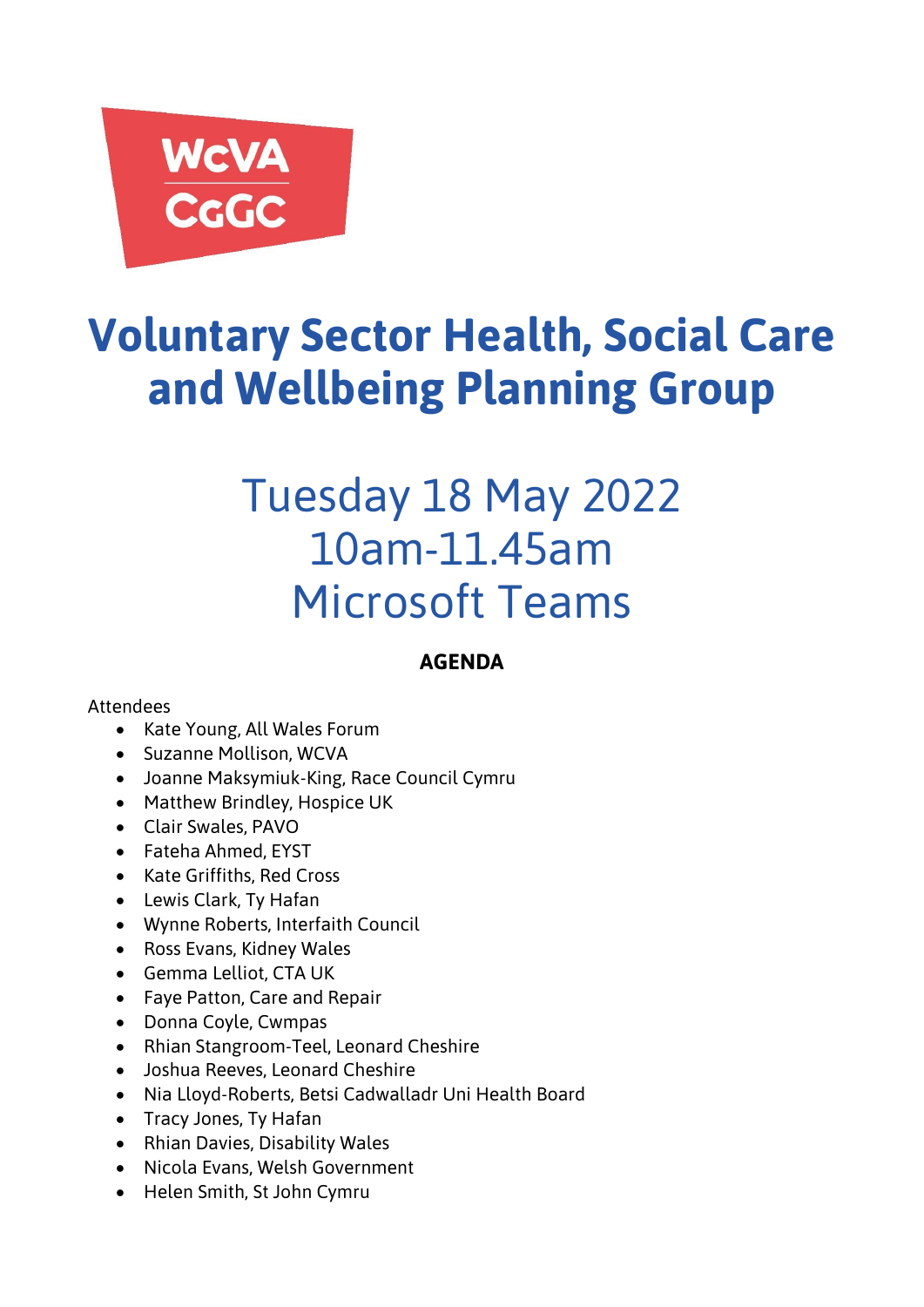- Dan Roberts, Cwmpas
- Fiona Liddell, WCVA
- Zoe Richards, Learning Disability Wales
- Judith Stone, WCVA
- David Cook, WCVA

# **Presentation - The Disability Equality Taskforce**

Rhian and Debbie gave their presentation about the work of the Taskforce. An Action Plan will be created. They are keen to encourage engagement with the Taskforce, and to understand more about the National Care Service. Group discussed barriers relating to transport and lack of advocates for BAME families. Debbie concerned that the impact of COVID-19 on disabled people is not being recorded or evaluated compared to other groups.

Wynne suggested one way to get in touch with disability groups within health services is to contact Local Health Boards and ask for details of the Board's Disability Champion.

## *Actions:*

- *Debbie, Nicola and Kate to talk outside of the meeting re the National Framework for Social Prescribing.*
- *Group members to email [policy@wcva.cymru](mailto:policy@wcva.cymru) if they have any other links or insight to share regarding this work.*

## **Presentation - The Social Prescribing Framework**

Judith noted WCVA's previous session on the Social Prescribing Framework, which included several Welsh Government officials.

Nicola gave her presentation on most recent work and the latest version of the Framework. Key themes include referral pathways, leadership and governance, sustainability, workforce, tech, common understanding. A consultation document is expected to go out in June, and public facing events to take place. Group noted the need for stability within the framework, and fears there may be a 'medicalisation' of the framework via the health sector.

## *Actions*

- *Those interested in the presentations from WCVA's previous session, please email [policy@wcva.cymru.](mailto:policy@wcva.cymru)*
- *Ben Lloyd (WCVA Policy Manager) to continue to engage with sector on this work, and engage with Nicola as part of this process.*

## **Minutes from previous meeting**

Minutes accepted.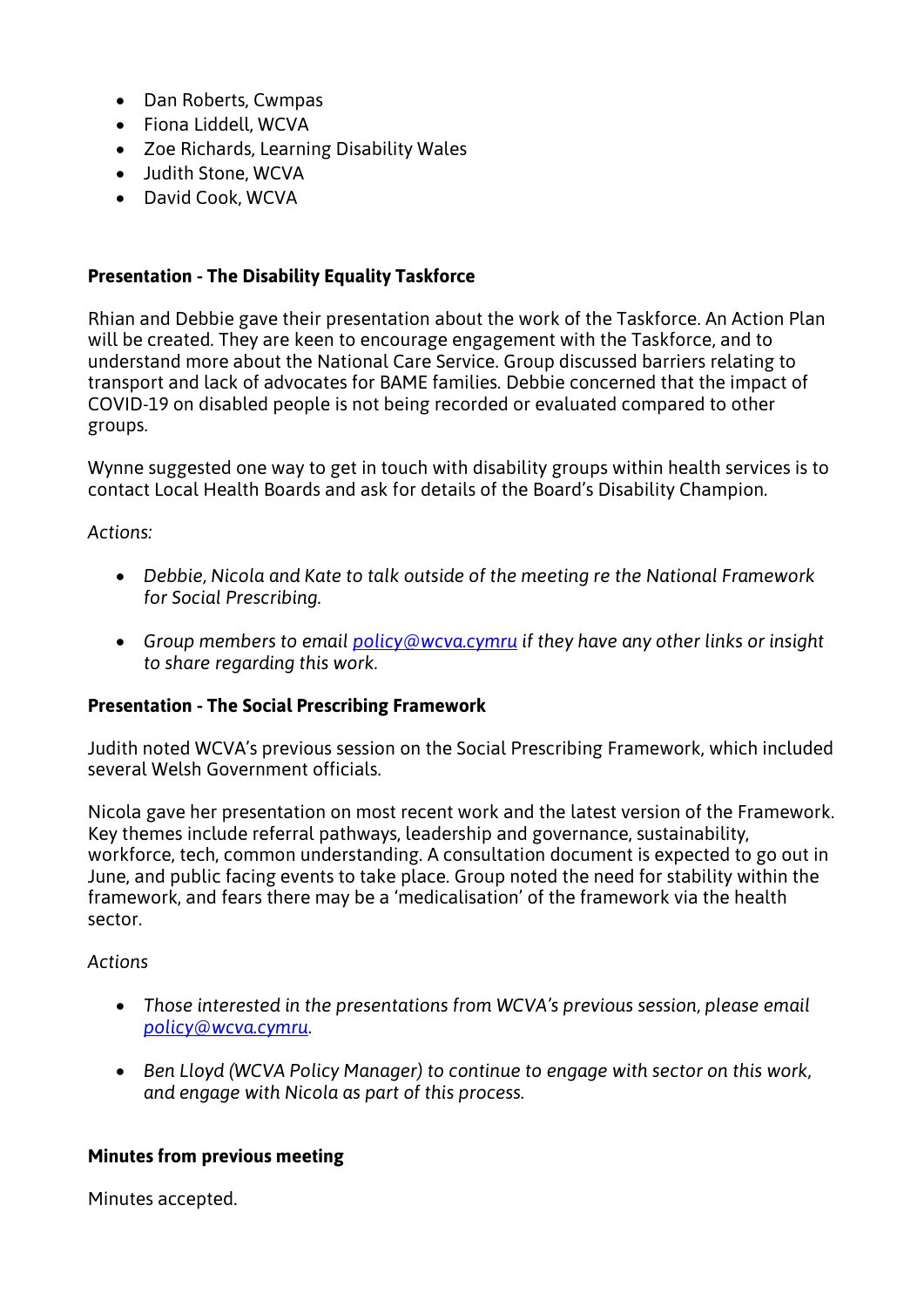Judith is working with Sally Rees at Welsh Government to set up a meeting between officials and national third sector organisations to look at the challenges and opportunities relating to how national organisations engage with regional structures.

# **Updates**:

# *National Framework Technical Group*

This group was established by Welsh Government to implement follow-up on the social care White Paper. The Technical Group will inform development of policy and legislation, and advice government on technical aspects of policy development. The first meeting focused on Terms of Reference. The second looked at commissioning. A series of Task and Finish Groups are being set up to progress specific workstreams. CAVO will be the representative on the planning and performance group. WCVA will sit on the governance and scrutiny group. Other groups look at rebalancing the social care market, integrated service delivery, and engagement and voice. Kate noted that she is a member of the citizen voice group, and Donna is a member of the re-balancing the market group. Representatives will keep this group up-dated with developments.

## *The National Care Service*

Kate attends meetings about the setting-up of the NCS. The group has been tasked to think of high level practical steps. There are subgroups around citizen voice, workforce, systems delivery and paying for care. The importance of volunteering is being looked at, as is the role of unpaid carers and Direct Payments.

Group expressed need to be sure there will be a significant engagement process in how it progresses. It discussed issue around cost of living, and how many volunteers may be forced to reduce or stop volunteering in order to take on more paid work – this would impact core services.

Group decided it wishes to discuss work around the NCS with the Minister when the opportunity arises. Kate noted this would be preferable in autumn, when initial report has been released.

## *Actions*

- *Group members to email [policy@wcva.cymru](mailto:policy@wcva.cymru) if they are members of other strategic groups that they think we should know about.*
- *Kate and* Fateha to talk about unpaid carers.

# **Update on the Waiting Well initiative**

Fiona to share information with group by email.

## **Update on National Third Sector Health and Social Care Manager post**

WCVA is in the process of securing a contract with someone – details to follow.

## **Speakers confirmed for 6 September meeting**

- Matt Jenkins, Welsh Government, on winter pressures
- Sarah Lusty, Welsh Government, on rebalancing care and the work of the National Technical Group